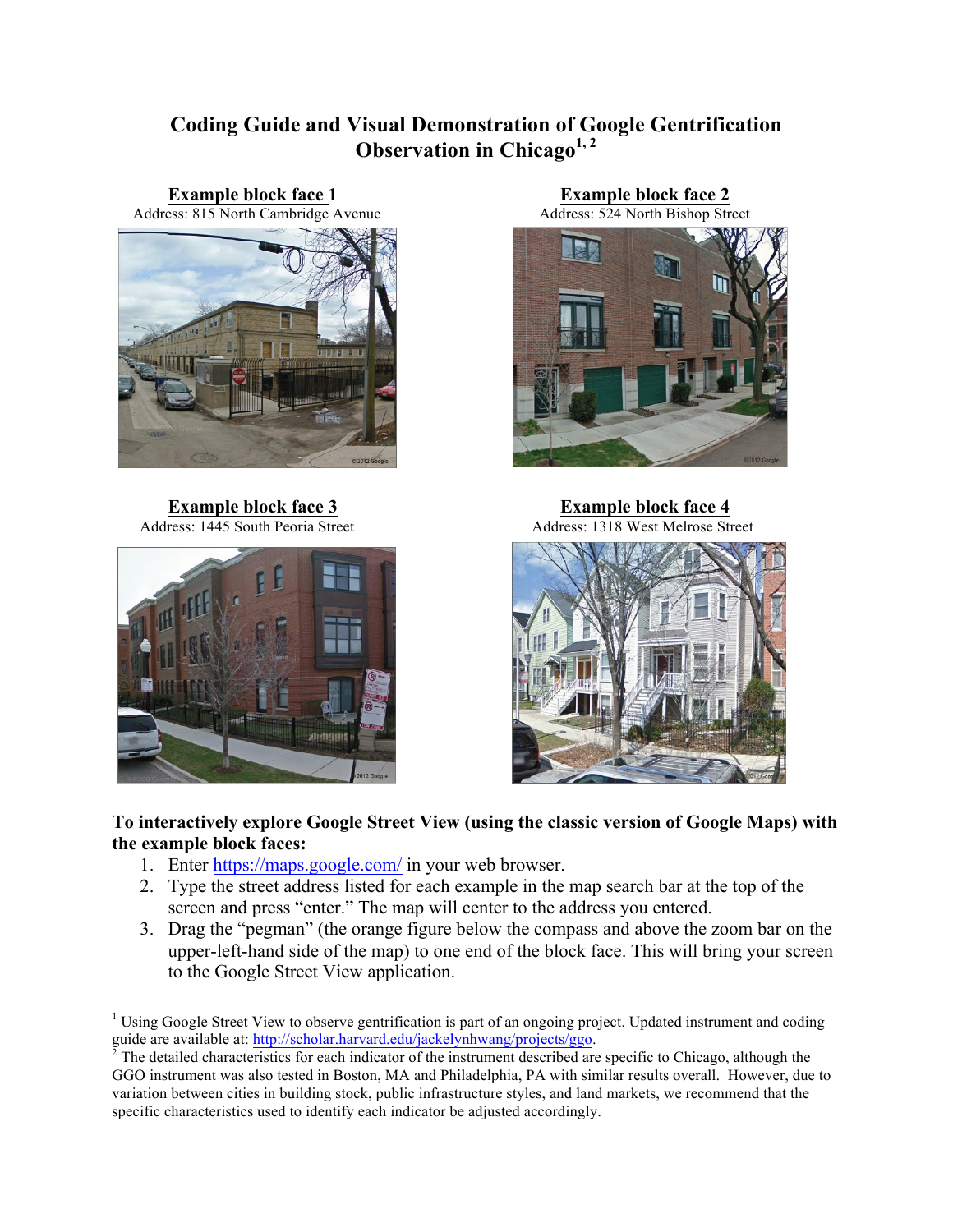- 4. To move forward and back along the street, use the up and down arrow keys on your keyboard or click along the street with your mouse. To get panoramic views, use the right and left arrow keys on your keyboard or drag on the screen with your mouse. To zoom in and out, use the scroll button on your mouse, click off the street with your mouse, or click on the "+" and "—" buttons below the compass in the upper left-hand side of the Google Street View screen.
- 5. Because block faces are only a single side of the street, only code the side of the street in the relevant census block unit.

|       |                                                     |                   | Example Block Face 1: 803–869 N. Cambridge Avenue, Chicago, IL 60610 (East block face) |
|-------|-----------------------------------------------------|-------------------|----------------------------------------------------------------------------------------|
|       | Block-face stage score: .41; Tract stage score: .47 |                   |                                                                                        |
| L1.1  | N3 0                                                | B <sub>2</sub> .0 | $D3 \theta$                                                                            |
| P1.0  | N4.0                                                | <b>B</b> 3.1      | G1.2007/2009                                                                           |
| N1.0% | N5.0                                                | $D1 \theta$       | G2a <sub>1</sub>                                                                       |
| N2.1  | B1 1                                                | D <sub>2</sub> 1  | G2b. No diff. bt yr                                                                    |

#### **Example Block Face 2: 508–579 N. Bishop Street, Chicago, IL 60642 (East block face)**

Block-face stage score: .58; Tract stage score: .60

| L1.1         | N3.0  | <b>B2.</b> 1      | D <sub>3</sub> .1 |
|--------------|-------|-------------------|-------------------|
| P1.0         | N4. 0 | B <sub>3</sub> .1 | G1.2009           |
| $N1. > 50\%$ | N5.0  | D1.0              | G2a.0             |
| N2.1         | B1.0  | D <sub>2</sub> .1 | G2b. $n/a$        |
|              |       |                   |                   |

## **Example Block Face 3: 1445–1519 S. Peoria Street, Chicago IL 60608 (West block face)**

Block-face stage score: .88; Tract stage score: .75

| N3.1         | B <sub>2</sub> .1 | D <sub>3</sub> .1 |
|--------------|-------------------|-------------------|
| N4.1         | B <sub>3</sub> .1 | G1.2009           |
| N5.0         | D1.1              | G2a.0             |
| <b>B</b> 1.0 | D <sub>2</sub> .1 | G2b. $n/a$        |
|              |                   |                   |

# **Example Block Face 4: 1300–1386 W. Melrose Street, Chicago, IL 60657 (North block face)**

Block-face stage score: .94; Tract stage score: .81  $\theta$ 

 $n/a$ 

| L1.1              | G2a. |
|-------------------|------|
| P1.1              | G2b. |
| $N1.11 - 50\%$    |      |
| N2.1              |      |
| N3.0              |      |
| N4.0              |      |
| N5.1              |      |
| B1.0              |      |
| B2.1              |      |
| <b>B</b> 3.1      |      |
| D1.1              |      |
| D <sub>2</sub> .1 |      |
| D3.1              |      |
| G1.2009           |      |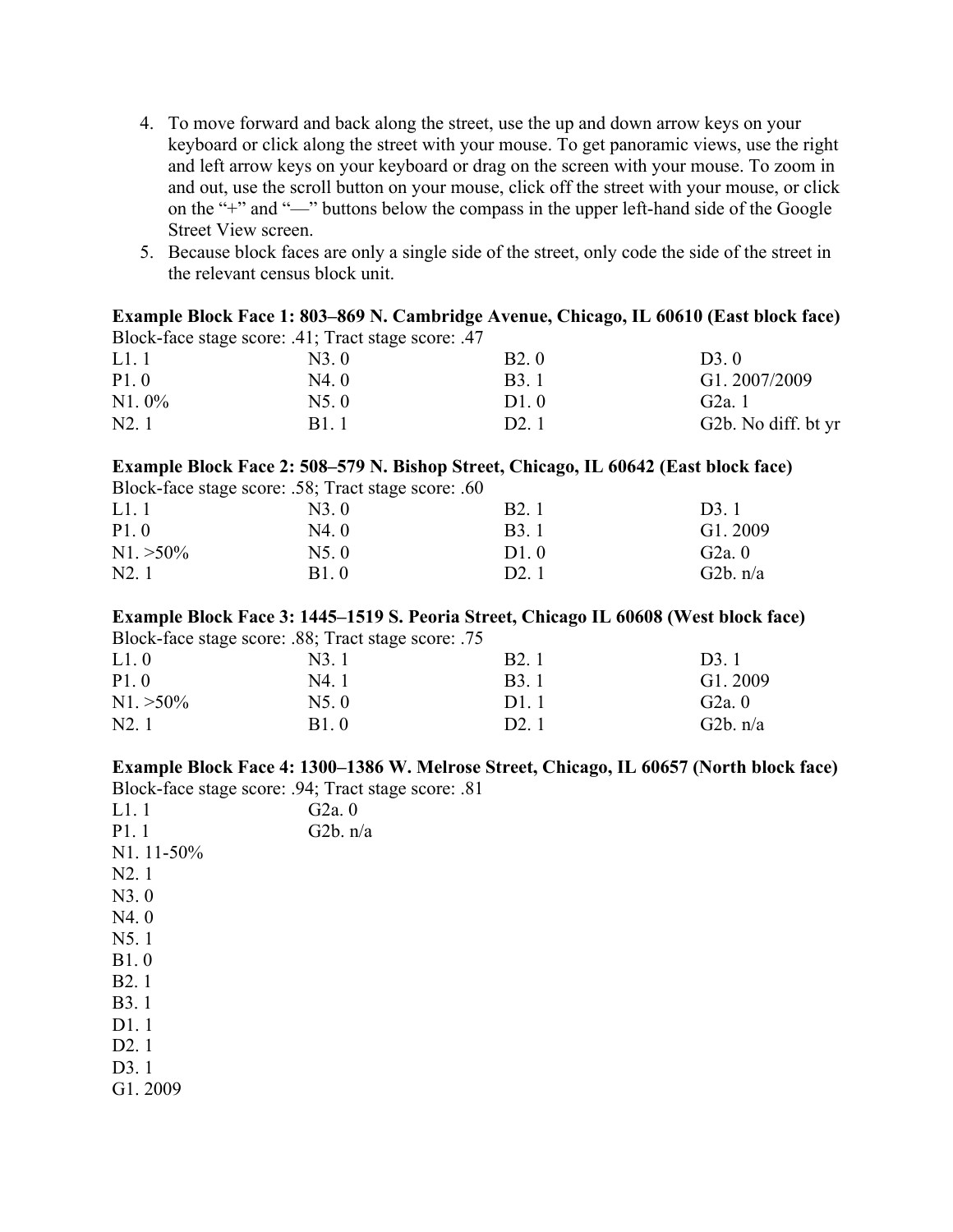# **Detailed Description for Each GGO Instrument Item3**

## *L1. Primary land use (residential, commercial, institutional, mixed [residential/ commercial/ institutional], industrial, other [e.g., highway])*

This code categorizes the primary land use for a block face and includes the intended use of areas set for construction or under construction if distinguishable (e.g., based on signage). "Residential land use" consists of structures that appear to be used as single- or multi-family dwellings, including public or subsidized housing. "Commercial land use" consists of structures that appear to be used as office or retail space. "Institutional land use" consists of structures that appear to be used primarily as schools (including nonresidential university buildings), religious institutions, and medical facilities. A block face is coded as "mixed-use" if more than one of the first three listed land uses is present for at least one-third of the structures of the block face, including areas set for or under construction with the intended land use distinguishable. "Industrial land use" consists of structures that appear to be used for manufacturing, assembly, and warehouse. "Other" consists of any land uses not included above (e.g., highways, subway and railway tracks, parking lots and garages, stadiums, recreational parks and fields, brownfields, undeveloped vacant lots, miscellaneous green space between highways, and rail tracks). We also coded land uses as "other" if there was no Google Street View access to the block face and land use was indistinguishable. **We only observed and coded residential, commercial, and mixed land use block faces for the remaining instrument items.**

For the following two instrument items, coders first categorized structures from the exterior as older structures versus new construction or renovation. We used the following characteristics as guides for determining if a structure was "new":

- modern design: sleek, geometric, glass or steel exterior materials, lack of ornate detailing around window frames and façade, lack of aluminum siding
- sandblasted brick: unstained and bright
- reconstructed or restored porches and balconies, window frames, and doors: fresh paint, well-kept and attractive, modern design
- new signage (e.g., house numbering)

For large-scale multi-family dwellings (100+ units), we used the following characteristics to determine if a structure was "new":

- modern design: sleek, geometric, glass or steel exterior materials, large windows, rectangular, no concrete
- new balconies: fresh paint, well-kept and attractive, modern design
- new signage (e.g., building name), entryways, and walkways: no cracks in pavement, fresh paint, modern design

For commercial units, we used the following characteristics to determine if a structure was " $new"$ 

- modern design: sleek, geometric, glass or steel exterior materials, lack of ornate detailing around window frames and façade, lack of aluminum siding
- sandblasted brick: unstained and bright

<sup>&</sup>lt;sup>3</sup> We only coded parcels on the block face and ignored structures and indicators that were visible from the observed block face but were part of parcels on adjacent block faces.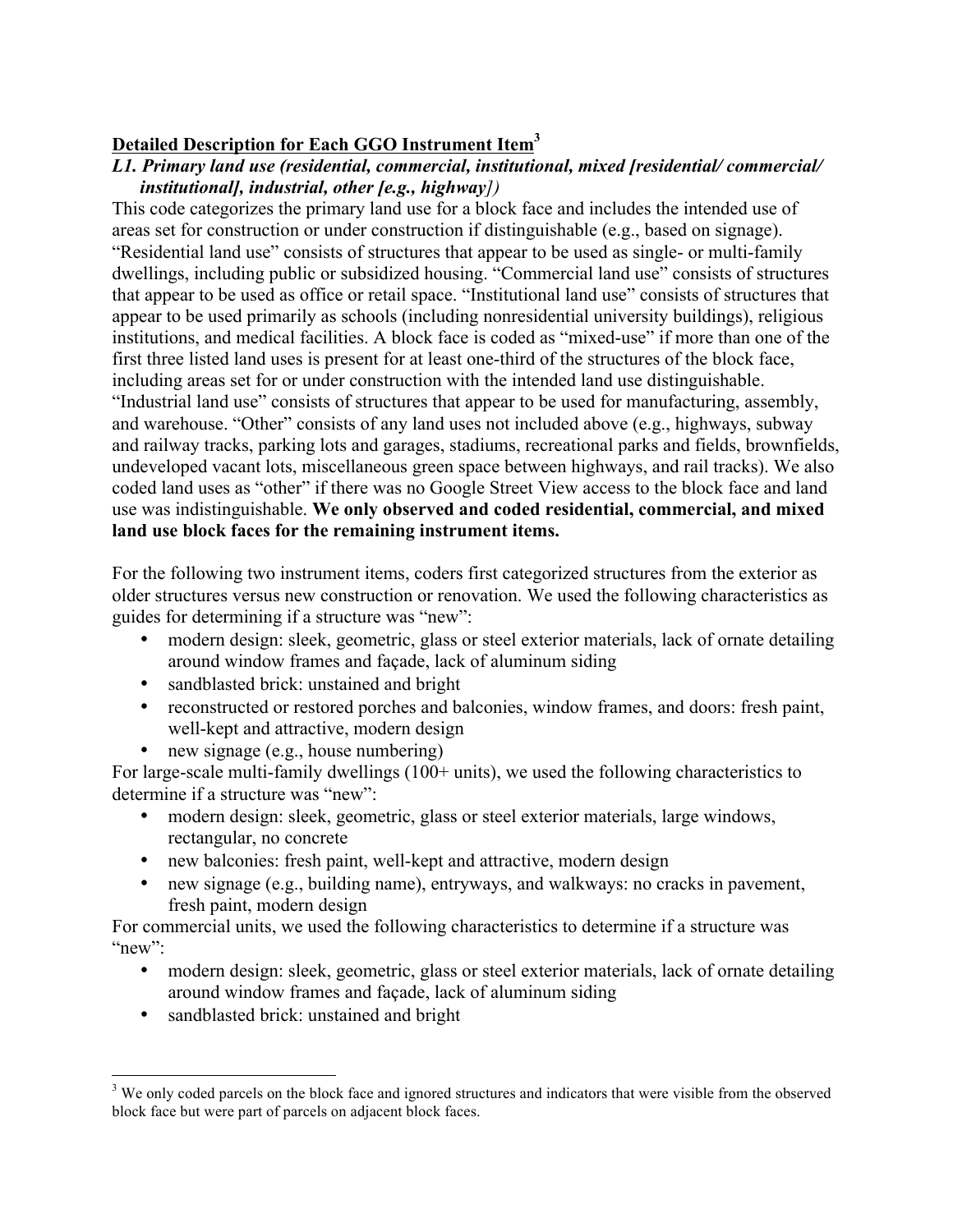- reconstructed or restored window frames and doors: fresh paint, well-kept and attractive, modern design
- new signage

Because commercial uses can change frequently and undergo renovation with each change, buildings with mixed uses may have "new" (rehabbed) commercial structures with older residential units.

For all land uses, at least two characteristics should be present to be considered as "new." In addition, structures must not have peeling of faded paint, obvious necessary structural repairs, or deteriorated or discolored siding or brick. If buildings are undergoing construction or major rehabilitation at the time of observation, we considered these as "new."

These characteristics are consistent with accounts of gentrification as a process of preservation and restoration of older homes and converted-use warehouses, as well as new-build gentrification of modern home construction and condominiums. Because our working definition of gentrification entails reinvestment and renewal, we consider any new construction, both modest and luxury quality, as reinvestment in a neighborhood. We categorize structures that do not fit this description as older.

# *P1. For land uses that are not new, most or all appear to be in good condition (well-kept, attractive, and sizeable)*

The purpose of this indicator is to determine the preexisting structural condition of the block face, particularly if structures on the block face have been in good condition for an extended period of time. For this instrument item  $(P<sub>1</sub>)$ , we coded block faces as 1 if at least 75% of the homes categorized as older are "well-kept, attractive, and sizeable." We used the following characteristics to determine if a structure was "well-kept, attractive, and sizeable":

- absence of peeling or faded paint, no obvious structural repairs needed, and no deteriorated or discolored siding or brick
- porches and balconies, windows and frames, doors, signage (e.g., house numbering, business signage), entryways, storefronts, and walkways beyond basic design or décor
- large enough to comfortably house at least a family of two adults with children

Because it is sometimes difficult to distinguish between new construction/rehabilitation and older homes that are well-kept, attractive, and sizeable, we combine the scores for the condition of older homes  $(P_1)$  with the degree of new structures  $(N_1, N_2, N_3, N_4, M_5)$  to form a "structural mix" score for determining the neighborhood stage score, as described in the main text. A block face categorized as having most of its older homes in well-kept, attractive, and sizeable condition would receive the same structural mix score as a block face with all of its homes, both new and old, in well-kept, attractive, and sizeable condition, even if the coder only categorized a fraction of the homes as older. In addition, the block face would receive a similar structural mix score if we categorized all of the structures as newly constructed or rehabilitated.

We coded each example block face for the  $P<sub>1</sub>$  indicator as follows:

• Ex. 1: We coded this block face with a 0. We categorized all of the structures as older with a lack of modern design, no sandblasted brick, no new signage or walkways, and the presence of deteriorated brick. Furthermore, the deteriorated brick and basic design of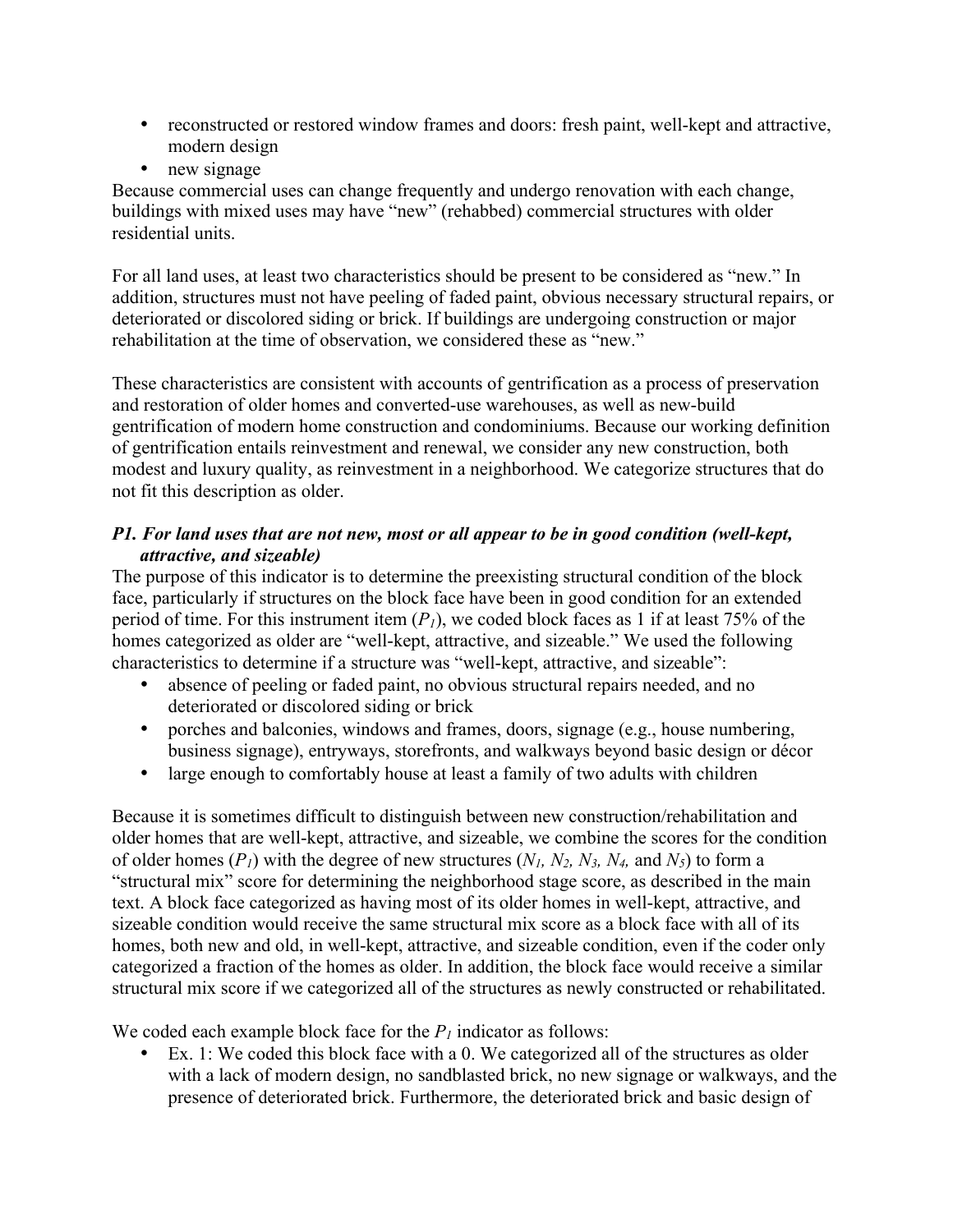windows and frames, doors, and entryways, as well as the small size of units based on the spacing between exterior doors indicate these are not all well-kept, attractive, and sizeable units.

- Ex. 2: We coded this block face with a 0. We categorized most of the structures as newer except for one tan house, due to its lack of modern design and sandblasted brick. This structure is well-kept and has some features that are beyond basic design or décor (e.g., window frames and entryway), but it appears to be a split-level home and is of modest size. One could arguably consider this home to be rehabbed within the past 10 to 15 years—with its newer entryway and window frames—and if this was the case, the block would still receive the same structural mix score. While relatively modest in design (rather than luxury), we categorized the townhomes in the image as newly constructed. Another apartment building on the street is difficult to distinguish between older and newer, but based on its sandblasted brick and the absence of peeling paint, no obvious structural repairs needed, and no deteriorated siding or brick, we categorized the building as having been constructed or rehabilitated within the past 10 to 15 years. Based on the one structure categorized as older, we therefore coded the block face with a 0.
- Ex. 3: We coded this block face with a 0. We categorized all the structures as new based on the modern design, sandblasted brick, new entryways and walkways, absence of peeling paint, no obvious structural repairs needed, and no deteriorated siding or brick.
- Ex. 4: We coded this block face with a 1. We categorized a majority of the structures as older except for four houses with modern design and sandblasted brick. The homes we categorized as older were nearly all well-kept, attractive, and sizeable, with no peeling paint, no obvious structural repairs needed, and no deteriorating siding or brick; porches and balconies, windows and frames, doors, entryways, and walkways were beyond basic design or décor; and they were large enough to comfortably house a family. Only one home was modestly sized and lacked features beyond basic design or décor.

### *N1. Amount of new land uses (rehabilitation or new construction appearing to be completed within approximately the past 10 to 15 years) (0%, 1–10%, 11–50%, >50%)*

See earlier description for how residential and commercial structures were categorized as new. We estimated percentages out of the amount of the block face occupied by buildings on the block face, including areas set for construction or under construction but excluding vacant areas. For Ex. 1, we coded 0% as new, >50% for Ex. 2, >50% for Ex. 3, and 11*–*50% for Ex. 4.

## *N2. New signs or structures controlling traffic (e.g., speed, pedestrian crossing, bike lanes, parking)*

This indicator captures aspects of public reinvestment. Traffic signs and structures include speed limitation signs or speed bumps, pedestrian crosswalks and signs, bike lanes, parking limitation signs (e.g., handicap parking, no parking times), and any other public signs controlling traffic. "New" refers to signs and structures that appear to have been installed within approximately the past 10 to 15 years, presumably by the city. Bright and unfaded paint or print indicates new signs; speed bumps or crosswalks in the road without cracks or obvious repairs needed and bright and unfaded paint on the road (if applicable) indicate new traffic structures. We consider vandalism as a separate indicator that does not affect how we code the age of traffic signs and structures. All example block faces contained signs limiting traffic or parking with bright and unfaded paint or print and were thus all coded with a 1.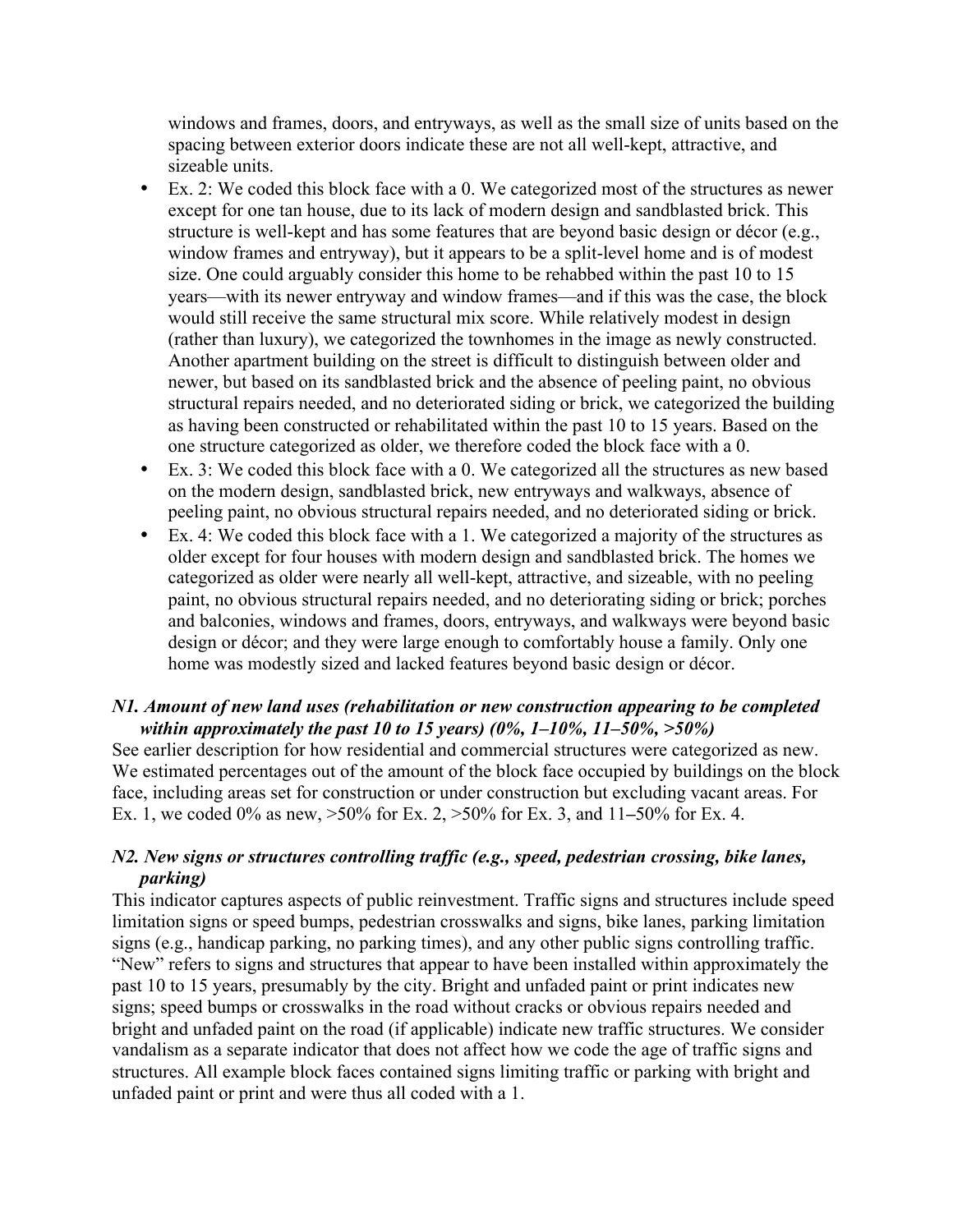## *N3. New public courtesies (e.g., bus stop or subway entrance, street furniture, bike racks, public trash cans, street lamps)*

This indicator captures aspects of public reinvestment in public space. Public courtesies include bus stops or subway entrances, public seating, bike racks, public trash cans, newspaper stands, mailing depositories, and street lamps. "New" refers to signs and structures that appear to have been installed or rehabilitated within approximately the past 10 to 15 years, presumably by the city. Bright and unfaded paint without obvious repairs needed and modern design or décor (for bus stops, subways entrances, public trash cans, and street lamps) indicate new public courtesies. We consider vandalism as a separate indicator that does not affect how we code the age of public courtesies. Modern bus stops and modern public trash cans in Chicago appear as in Figs. 1 and 2 below. We did not find any new subway entrances = in the observed sample. Only Ex. 3 contains public courtesies—street lamps—that appeared new based on their bright and unfaded paint and modern design and décor.









#### *N4. New large-scale development (e.g., luxury condos, large residential/commercial area developments, converted industrial use)*

This indicator captures aspects of large-scale reinvestment. We coded block faces with a 1 if they contain new structures that are also luxury high-rise condominiums, large residential/commercial area developments occupying at least the entire block face, or converted industrial use to residential or commercial use. If the development consists of single-family dwellings or are lowrise, we only considered these as "large-scale" if they occupied at least 75% of the block face. Warehouse buildings being used for residential or commercial purposes based on the signage, entryways, and walkways indicate converted industrial land use (see Fig. 3). See earlier description for "new" building structures. If all structures were considered "old," the block face received a 0 for this indicator. Signage, entryways, and walkways beyond basic design or décor indicate new luxury condos (see Fig. 4). Homogeneous architectural design with signage, entryways, and walkways beyond basic design or décor and that occupy at least the predominant land use of the block face indicate new large residential and commercial developments. We also included areas under construction in which signage indicated this land use. Only Ex. 3 has a new large residential development, which occupies the entire block face.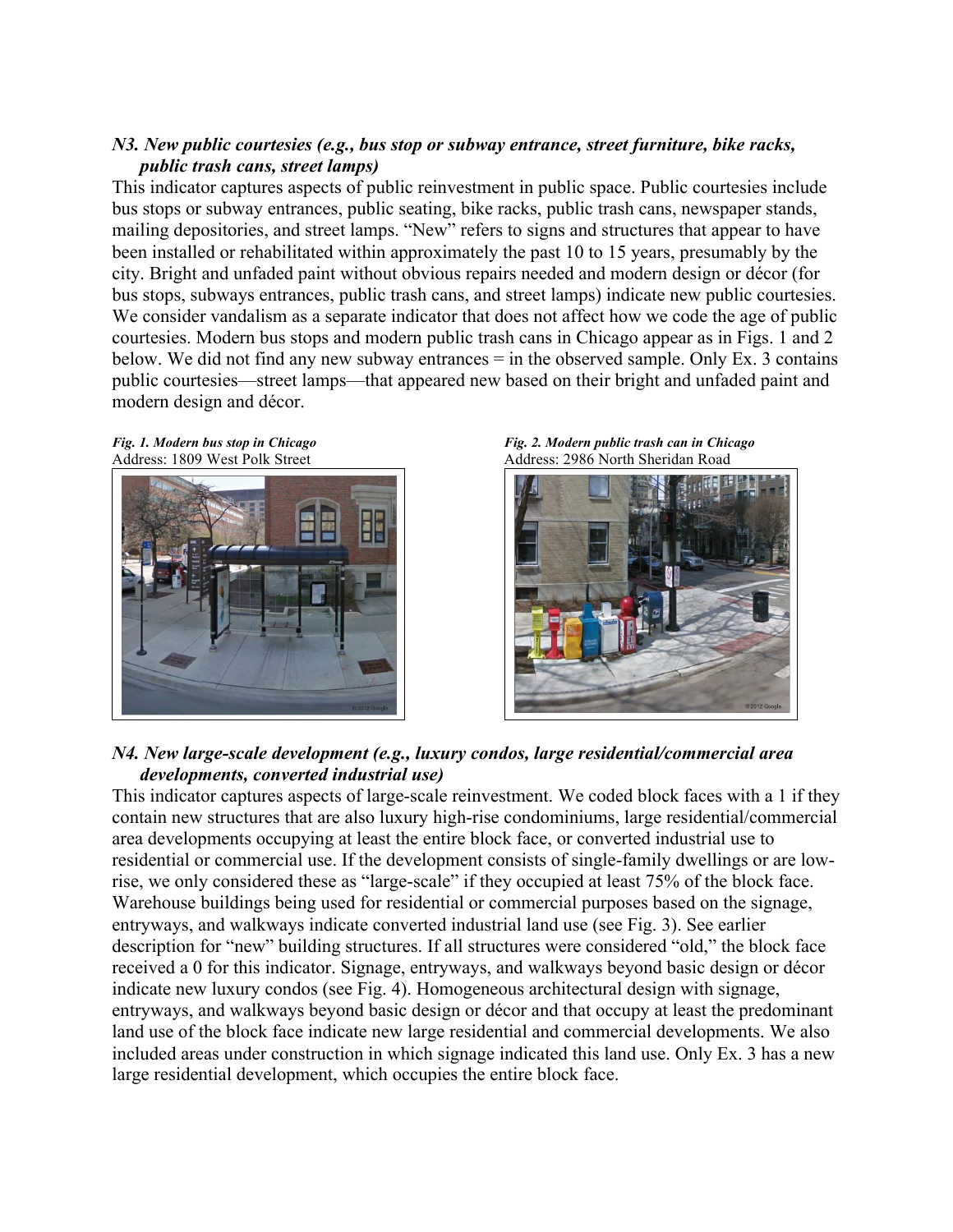#### *N5. Residential or commercial units for sale or lease in new condition or under construction*

This indicator captures aspects of recent reinvestment by outside investors or developers, that is, not by residents themselves. We coded block faces with a 1 if they contain new structures that are also for sale or lease (not rent) based on signage (e.g., Fig. 4). See description for "new" building structures from item P1. If all structures were considered "old," the block face received a 0 for this indicator. We also included areas under current construction that were for sale, as indicated by signage. Only Ex. 4 contains a residential unit in new condition for sale.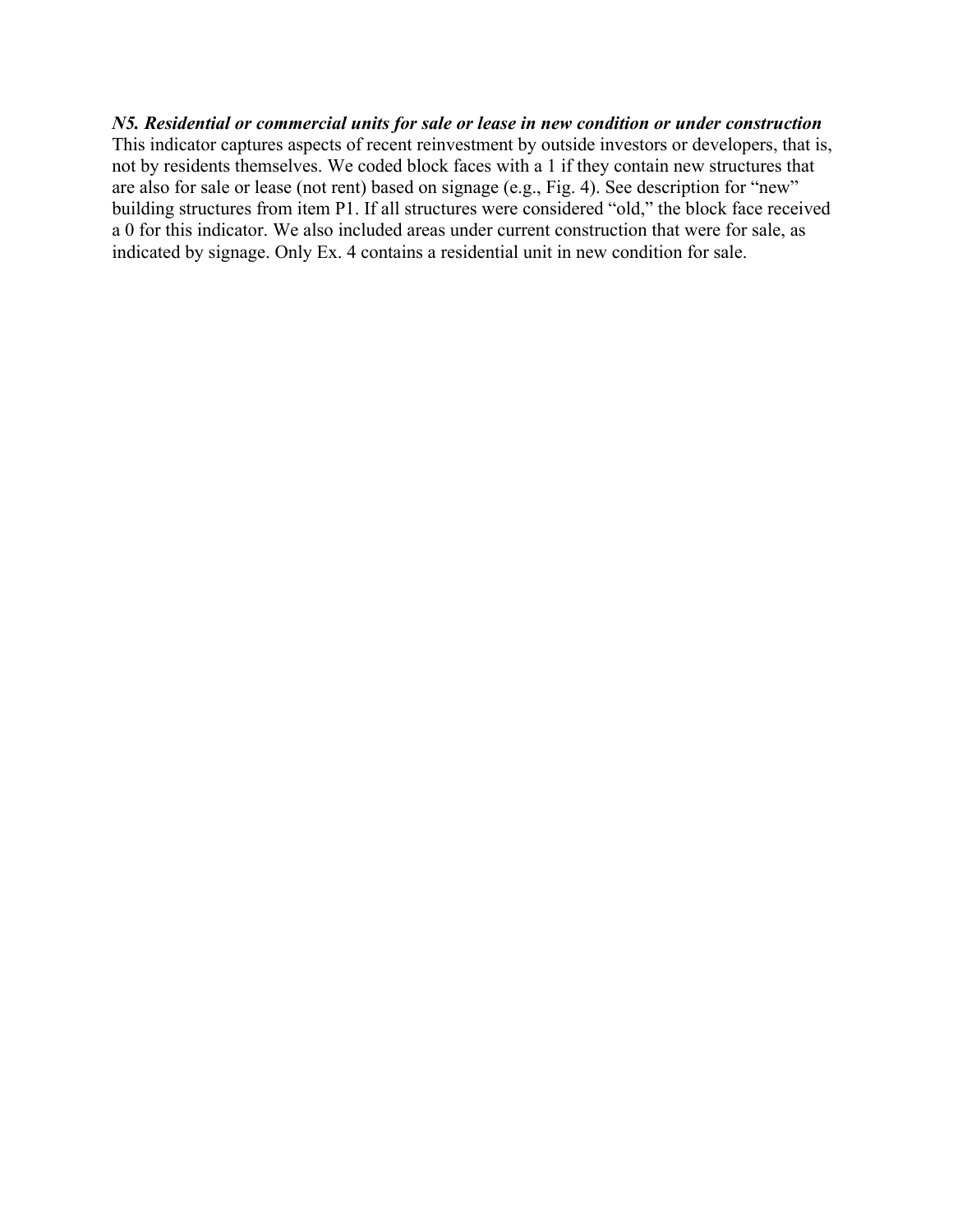

*Fig. 3. Converted industrial use Fig. 4. Luxury high-rise condominiums* Address: 1962 South Halsted Street Address: 705 North Dearborn Parkway



### *B1. Sign discouraging disorder (e.g., neighborhood watch, anti-littering/ loitering/ drug use/ vandalism/ graffiti [including if painted over or mural art])*

This indicator captures reinvestment in the aesthetics of a neighborhood that go beyond physical building structures through signs of efficacy to counter disorder. This includes street signs explicitly discouraging crime and disorder (e.g., neighborhood watch, littering, loitering, drug use, vandalism, and graffiti), security cameras, and painting over graffiti, mural or sculptural art, and community markers (e.g., structures or sculptures that signify a community). This indicator does not include banners and signs on lamp posts or signs controlling traffic and parking. Paint over graffiti is often evident due to inconsistent paintbrush strokes and coloring. Ex. 1 had painted-over graffiti.

## *B2. Beautification in personal frontage*

This indicator captures reinvestment in the aesthetics of a neighborhood that go beyond physical building structures through signs of efficacy to beautify the visible frontage of private space that is separate from the basic painting and upkeep of the building structure and façade. This includes evidence of well-kept landscaping or gardening work, patio or yard furniture, and planters and accessories beyond basic grass maintenance. For one-to-four-family residential structures, this includes modest landscaping (e.g., planted shrubs). For multi-family residential structures, we considered beautification present if there was landscaping or gardening work that was intentionally decorative, that is, beyond basic grass maintenance and planted trees and shrubs with no distinguishable design. We did not include fencing for this indicator. For commercial structures, this includes decorative signage and frontage beyond basic design or décor and with no signs of deteriorated condition or repairs needed. Ex. 2, 3, and 4 show residential landscaping or gardening work.

## *B3. Vacant area and public street frontage beautification, upkeep, fencing, or set for construction*

This indicator captures reinvestment in the aesthetics of a neighborhood that go beyond physical building structures, through signs of efficacy to beautify visible public space (e.g., vacant lot areas and frontage areas from sidewalks to the street). This includes evidence of landscaping or gardening work, yard furniture, and planters and accessories in public space and improvement of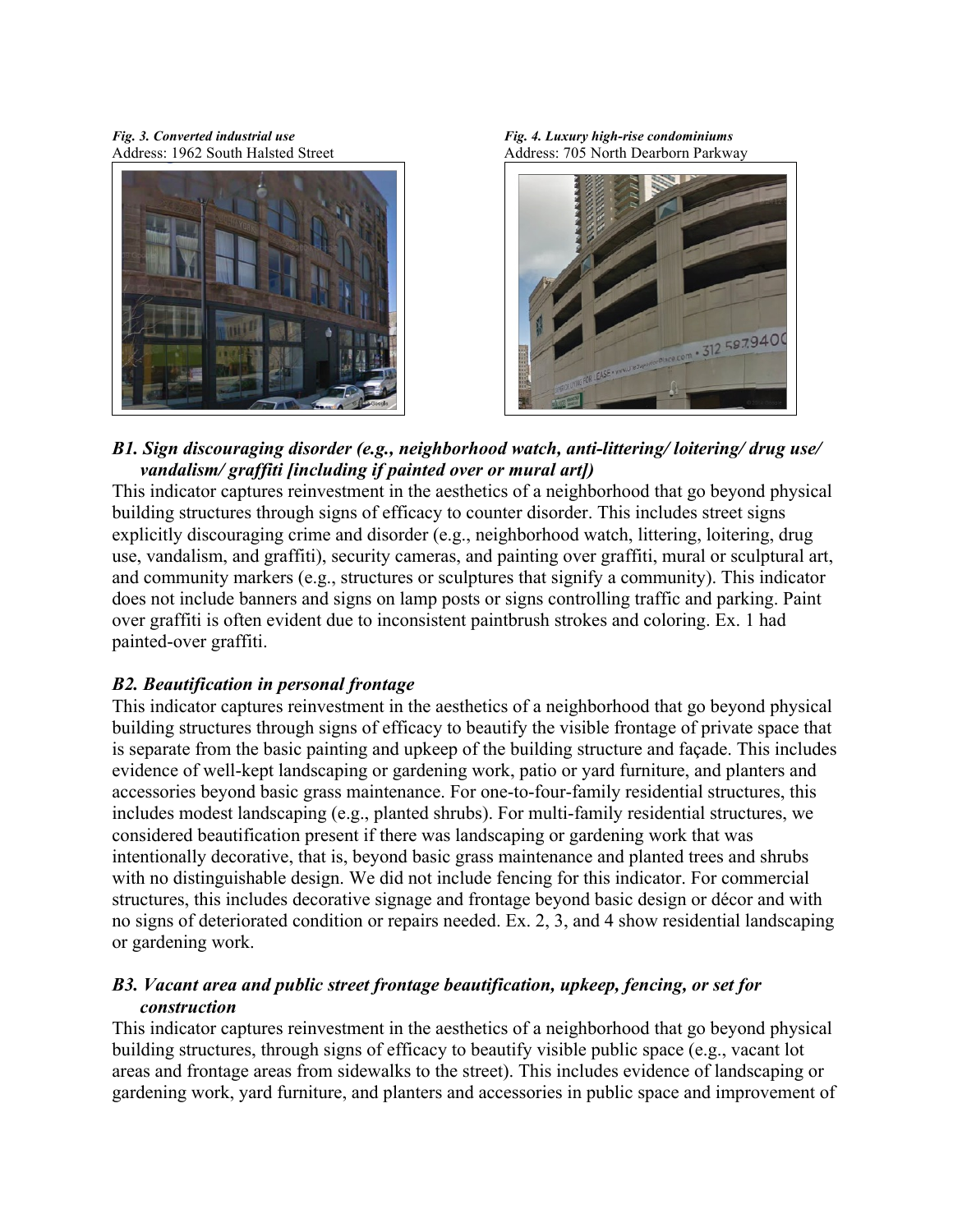vacant spaces, including fencing, grounds maintenance, or indication of future construction. This indicator includes basic grass maintenance but does not include planted trees without additional planters or accessories. Vacant areas are only considered if they stand alone from other residences and structures and do not appear to be established park or recreational areas. Vacant areas need only show any sign of maintenance and may also have other visible signs of disorder. The kempt grass in the vacant lot from Ex. 1, the fencing around the vacant lot in Ex. 2, the landscaped grass and trees between the sidewalk and streets in Ex. 3, and the planters in the areas between the sidewalk and streets in Ex. 4 are all indicators of public space beautification.

## *D1. Residential block faces lacking physical disorder (garbage, litter, graffiti, and vandalism)*

This indicator captures if there are no visible aspects of physical disorder that discourage reinvestment in a neighborhood, beyond physical building structures, through signs that show a lack of efficacy to counter visible physical disorder. This includes evidence of light garbage, litter, or broken glass on the street or sidewalk; graffiti (not painted over) on buildings, signs, or walls; and vandalism of any signs, public courtesies, or objects in private or public frontage (e.g., yard furniture or planters). For garbage, litter, and broken glass, we coded this indicator as present if the block face received a score lower than 2 (light) on a scale ranging from 0 (none) to 6 (very heavy) that measured the amount of garbage, litter, and broken glass present. This rule is intended to eliminate uncertainty with small pieces of garbage, litter, and broken glass that are sometimes hard to distinguish due to the resolution of the images. We coded Ex. 1 with a 0 for this indicator due to the litter and garbage in the vacant lot, and we coded Ex. 2 with a 0 due to the graffiti on the "for sale" sign in the vacant lot. We did not code this indicator for commercial or mixed-use blocks due to the overwhelming presence of litter and garbage in commercial areas.

## *D2. Lacking unkempt vacant areas and public street frontage*

This indicator captures if there are no visible aspects of physical disorder that discourage reinvestment in the neighborhood, beyond physical building structures, through signs that show a lack of efficacy to counter visible physical disorder in public spaces (e.g., vacant lot areas, frontage areas from sidewalks to the street). This includes overgrown grass and weeds. Vacant areas are only considered if they stand alone from other residences and structures and do not appear to be established park or recreational areas. Vacant lots can simultaneously be unkempt as well as exhibit signs of beautification for item O3 in the instrument. We coded all examples with a 1 for this indicator.

# *D3. Lack of structures that appear to be burned out, boarded up, abandoned, or in poor/badly deteriorated condition*

This indicator captures if there are no visible aspects of physical decay of the building structures. This includes evidence of a severe lack of maintenance and upkeep of any properties, indicated by windows or doorways boarded up or burned out, serious structural repairs needed, large amounts of peeled paint, or badly deteriorated siding. We included the appearance of any boarded up windows or doors as a sign of this indicator. Ex. 1 was coded with a 0 for this item, because all the windows of the property were boarded up. This indicator only includes vacant residential or commercial properties if they meet the structural characteristics outlined above.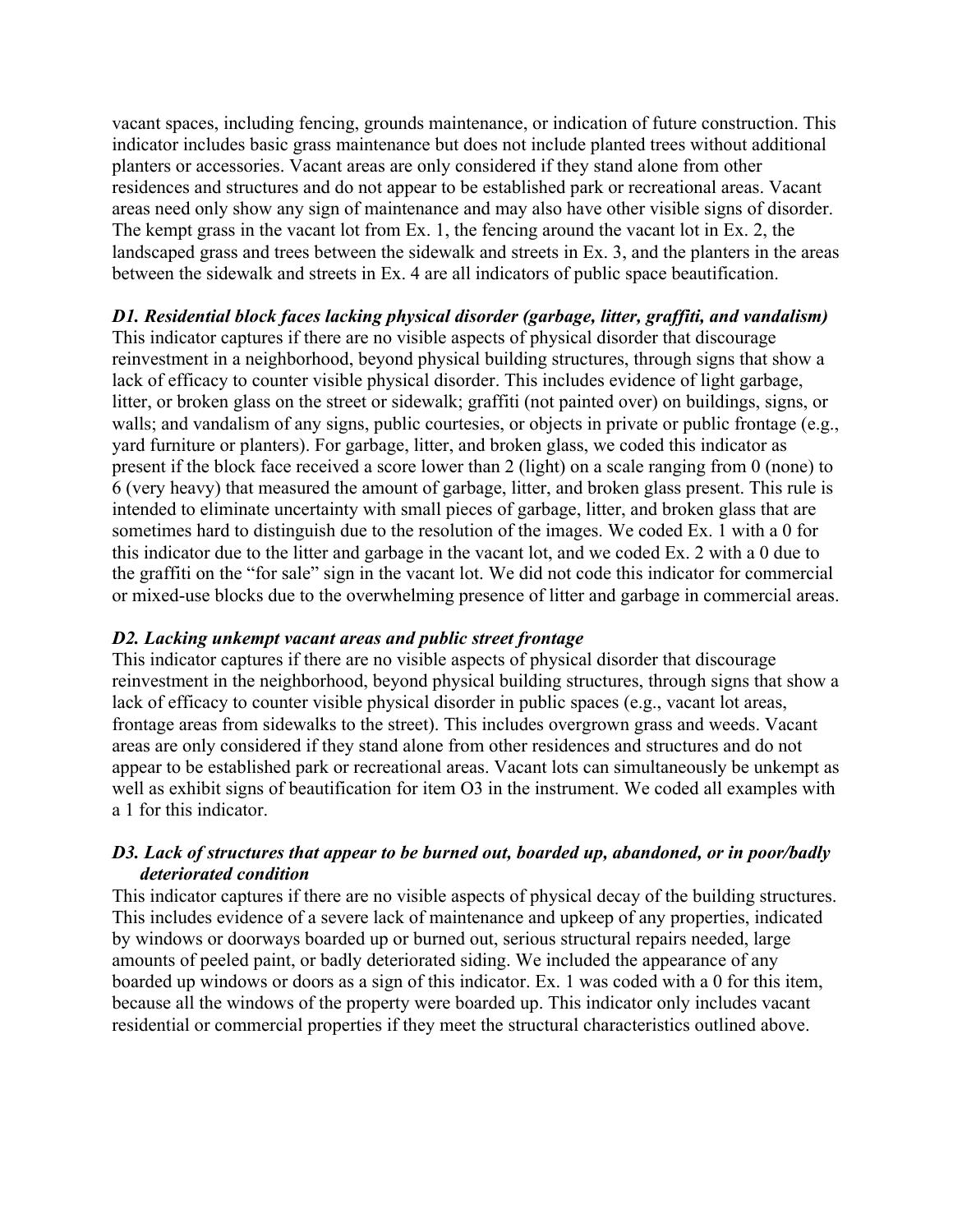#### *G1. Google Street View image year*

This is the year an image was taken and can be found in the lower-left corner of the image. Note that the month of observation was not available during this wave of Google Street View images.

### *G2a. Street View inconsistency*

We coded block faces with a 1 for this item if there were any inconsistencies with the Google Street View images. We found the following inconsistencies during the coding process: images from different years were present for different segments of the same block face.<sup>4</sup> images were too blurry (e.g., a few images were taken at night), and images only covered a portion of the block or none at all.<sup>5</sup>

#### *G2b. Inconsistency type (no difference between years, decline between years, improved between years, blurry image, limited Street View access, no Street View access)*

For block faces that we coded with a 1 for item G2a, the type of inconsistency was recorded. For items with images from different years in different segments of the same block face, we coded block faces based on visible improvements (evidence of reinvestment based on the instrument items), decline (evidence of disinvestment and disorder based on the instrument), or no change.

The GGO Instrument was developed partly based on the following systematic field efforts:

- Community Strengths Longitudinal Neighborhood Study (C-STRENGTHS): Systematic Social Observation Using Google Street View. Odgers, Candace L., Christopher J. Bates, Avshalom Caspi, Robert J. Sampson, and Terrie E. Moffitt. 2009. "Systematic Social Observation Inventory: Tally of Observations in Urban Regions (SSO i-Tour)." Irvine, CA: Adaptlab Publications.
- Project on Human Development in Chicago Neighborhoods (PHDCN): Systematic Social Observation. Sampson, Robert J. and Stephen Raudenbush. 1999. "Systematic Social Observation of Public Spaces: A New Look at Disorder in Urban Neighborhoods." *American Journal of Sociology* 105(3):603–651. Access to instruments and documentation is provided online at: http://www.icpsr.umich.edu/PHDCN/.
- Block Environment Inventory. Perkins, Douglas D., John W. Meeks, and Ralph B. Taylor. 1992. "The Physical Environment of Street Blocks and Resident Perceptions of Crime and Disorder: Implications for Theory and Measurement." *Journal of Environmental Psychology* 12:21–34.
- Analytic Audit Tool and Checklist Audit Tool. Hoehner, Christine M., Laura K. Brennan Ramirez, Michael B. Elliot, Susan L. Handy, and Ross C. Brownson. 2005. "Perceived

<sup>&</sup>lt;sup>4</sup> If there were images from different years and changes in the streetscape between years, we coded instrument items based on the most recent image year.

<sup>&</sup>lt;sup>5</sup> We coded block faces with limited access when block segments were short in length and could easily be observed from adjacent streets.